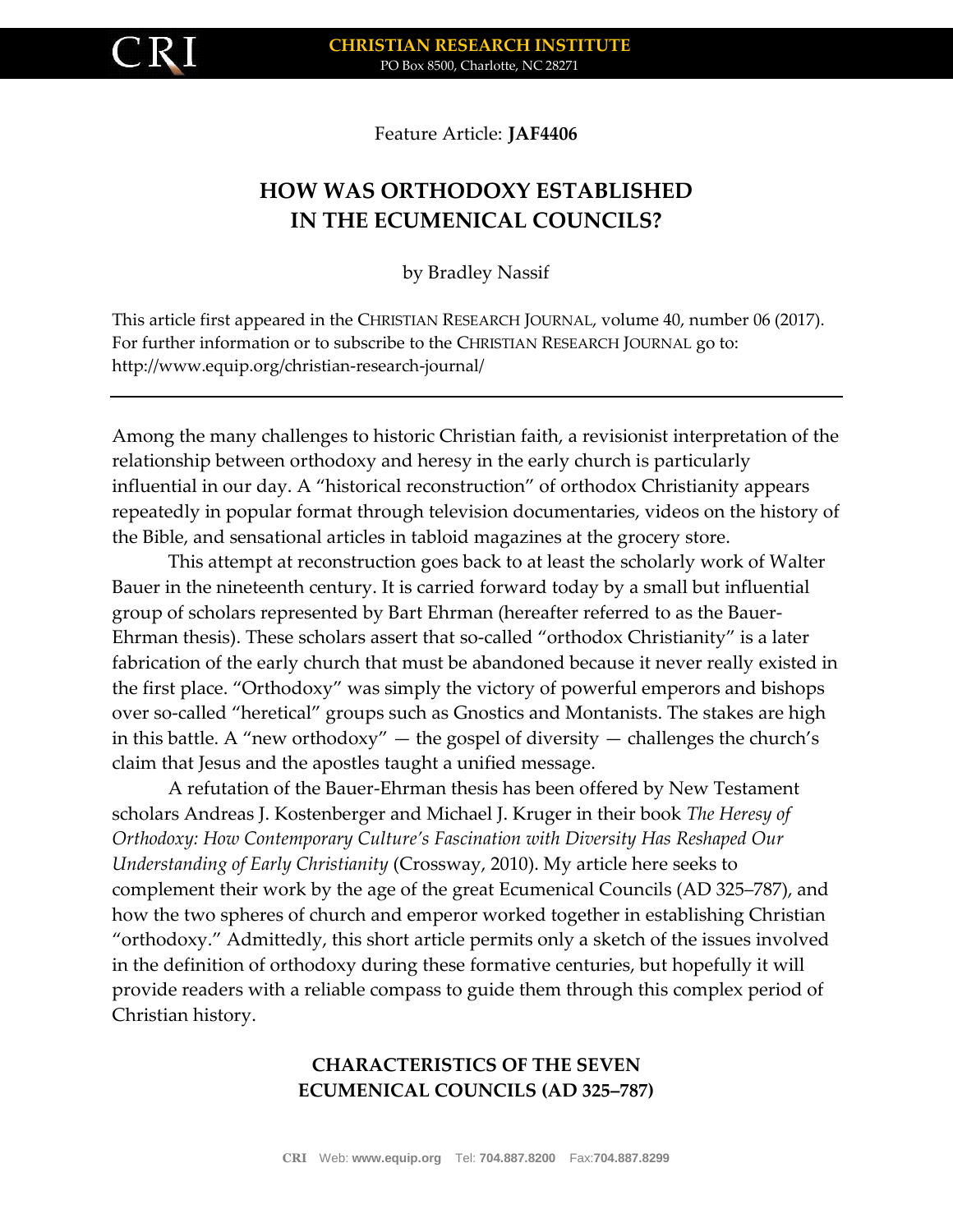The Ecumenical Councils are the common heritage of all classical Christians, whether they are Eastern Orthodox, Roman Catholic, or historic Protestant. The ancient term *ecumenical* was not used in the modern sense of interfaith dialogue or the World Council of Churches. Rather, it comes from a Greek word *oikoumene*, meaning "inhabited world." The Ecumenical Councils were gatherings of all the bishops from the inhabited world of the Roman Empire who were convened at the invitation and expense of the emperor so that church leaders might decide matters of faith for the unity of both church and empire.

The conclusions reached by the seven Ecumenical Councils were as follows:

- 1. The Council of Nicea (325) condemned the heretic Arius and affirmed the incarnate Son of God as identical in being (*homoousios*) with the Father.
- 2. The first Council of Constantinople (381) settled the Arian controversy and completed the Nicene Creed, thus affirming the dogma of the Holy Trinity.
- 3. The Council of Ephesus (431) condemned Nestorianism and declared that there were not two persons existing side by side in Christ (God and a man called Jesus) but that the divinity and humanity were united in one Person, the incarnate Son of God. Consequently, Mary is the "*Theotokos*, Birth-giver of God."
- 4. The Council of Chalcedon (451) condemned the Monophysites because they refused to distinguish between the concepts of person and nature. If Christ were one person, the Monophysites claimed, He could not have two natures but only one. The council also rejected the Nestorians who separated the divine and human natures of Christ. Instead, the council confessed that the Incarnation consisted of a union of Christ's two natures (fully divine and fully human) in one divine Person.
- 5. The Second Council of Constantinople (553) was an attempt by emperor Justinian to win back the Monophysites by proving to them that the Council of Chalcedon had not fallen into the heresy of Nestorianism.
- 6. The Third Council of Constantinople (680–681) condemned Monothelitism, the belief that while Christ has two natures, He has only one divine will. The orthodox confessed that Christ has two wills with the human will subject freely to the divine will.
- 7. The Second Council of Nicea (787) defined the orthodox doctrine of images (icons) of Christ or the saints. The council made a distinction between the "worship" and "reverencing" of icons. Icons may be reverenced but never worshipped. Icons bear witness to the Incarnation.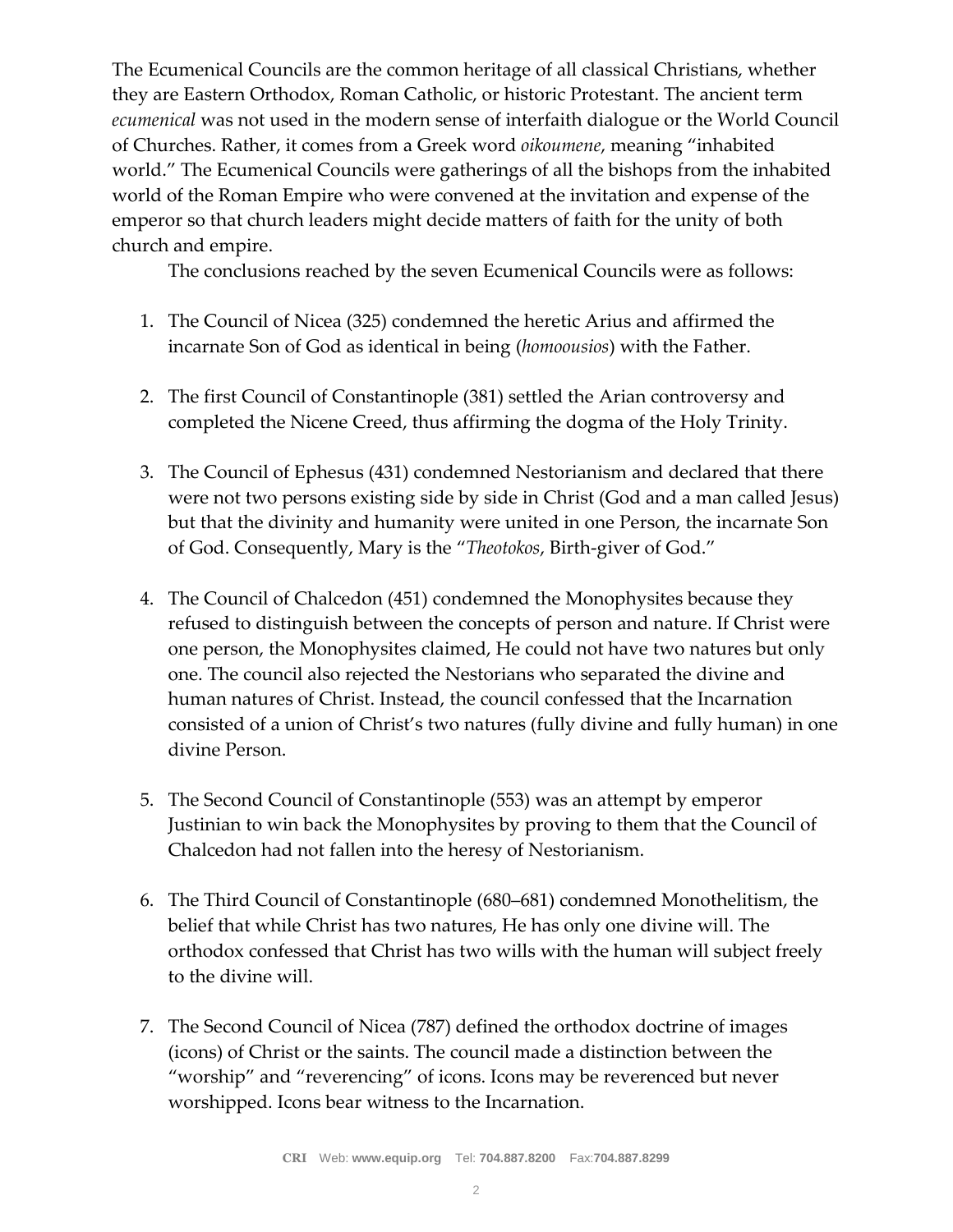Starting with the fourth century, Ecumenical Councils differed from previous local councils in two respects: they were convoked by emperors, and their decisions became imperial law. The legal use of doctrine was the immediate goal of the emperors to ensure the unity of the empire. None of the Ecumenical Councils were attended by each and every bishop in the empire, and their doctrinal conclusions were almost never immediately accepted. However, through a Spirit-led discernment process, which is beyond our space to explain,<sup>1</sup> the councils all were received eventually by the mainstream church. Deliberations among the bishops in council did not seek a majority vote but the adoption by all of Christian truth. Heretical majorities such as the Arians, Monophysites, and iconoclasts at times succeeded in imposing their views on councils, but were later deemed to be false. The mere fact of their being a majority, therefore, cannot be regarded as a criterion of truth. In fact, truth in the church sometimes was held by a distinct minority of heroes such as St. Athanasius, who defended the full divinity of Christ against the opposing Arians, or St. Maximus the Confessor, who defended the divine and human wills of Christ against a powerful heretical emperor.

### **BYZANTIUM: A CHRISTIAN SOCIETY**

Politically, all the Ecumenical Councils took place in the Byzantine Empire. The terms *Byzantine* or *Byzantium* come from nineteenth-century German historians to describe the Eastern half of the Roman Empire that continued to exist after the Western half of the empire fell to the Barbarians in AD 476. The Byzantine Empire lasted from c. 330–1453 as the continuation of the old Roman Empire. Church and state formed a single organism, each having its own sphere of influence: the clergy for the church, and the imperial power for the state. Beginning with Emperor Constantine, this new relationship between church and state made it inevitable for Byzantine emperors to play an active role in church affairs. Christian emperors and citizens alike accepted the emperor's role as providentially appointed by God.

Several contemporary arguments are used by followers of the Bauer-Ehrman thesis to support the claim that emperors defined orthodox doctrine. For example, during the Council of Nicea (AD 325), Eusebius of Caesarea, a court bishop, described Emperor Constantine as "a bishop among the bishops." Should this be taken literally as proof that the emperor possessed the sacramental qualities of a bishop, as proponents of the Bauer-Ehrman thesis contend? No; it was simply an honorific, flattering way of speaking about the emperor's benevolent leadership. There is no evidence that Constantine, or any of his successors, ever attempted to celebrate communion at the church's liturgy or serve as a sacramentally ordained clergyman.

Another example of how modern scholars sometimes misinterpret the work of emperors can be seen in how Eusebius described Constantine as an "overseer of those outside" ("*episkopos ton ektos*"). Is this phrase proof of *caesaropapism*? Caesaropapism is a term that describes the power of Roman emperors who allegedly controlled church doctrine, thereby creating "orthodoxy." However, as we will see below, the belief in caesaropapism is a misinterpretation of historical data. Most early church historians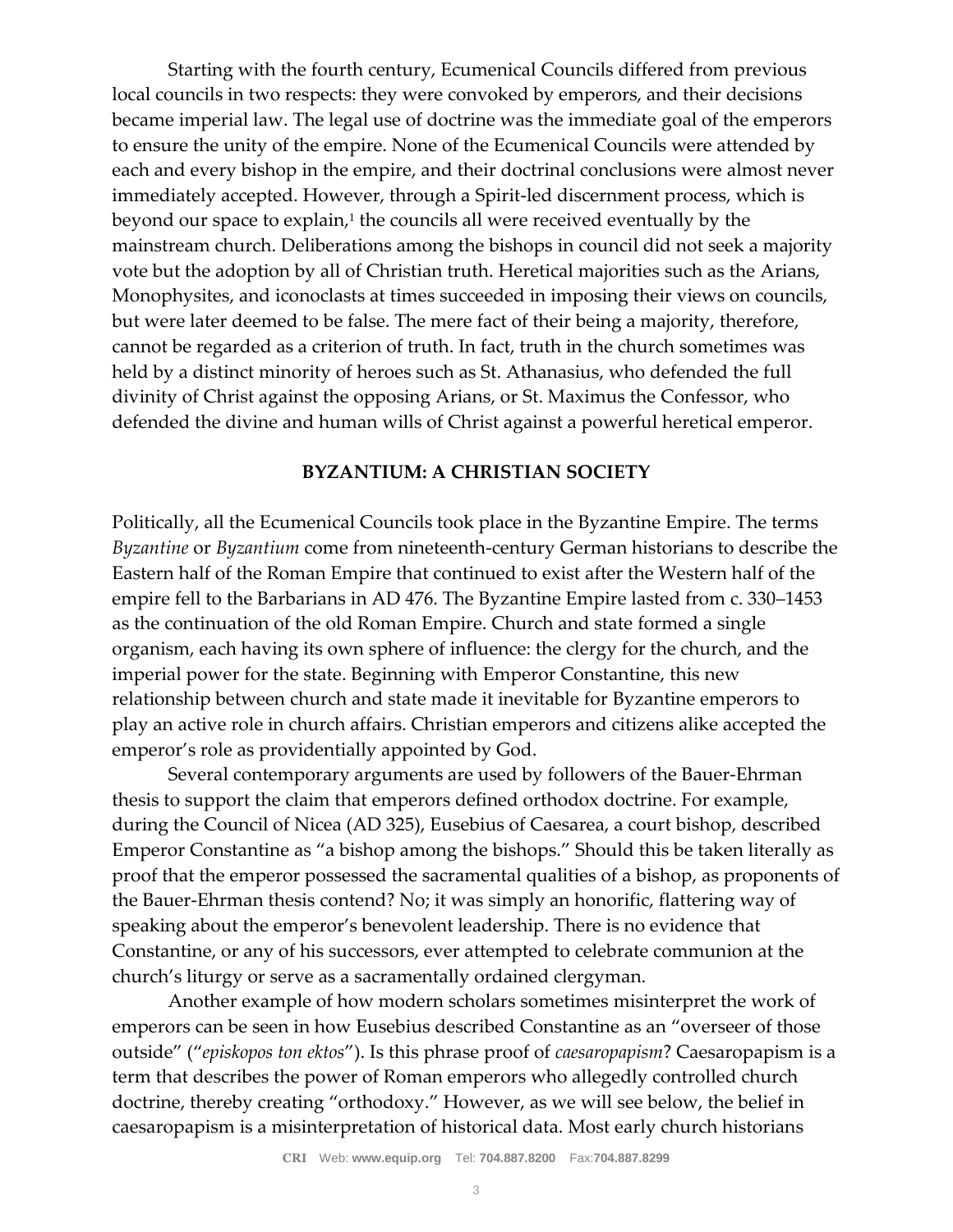today understand the phrase "overseer of those outside" as a reference to those outside the church. It describes the emperor's missionary duties to assist the church in evangelizing non-Christians within the empire. It is not a description of his control over church doctrine.

Evidence for this interpretation is supported by the burial rites and a specific title given to Emperor Constantine. When Constantine died, he was buried in the Church of the Holy Apostles in Constantinople alongside purported relics of apostles, and given the title "equal to the apostles" — all indicating his apostolic function as "overseer of those outside" the church.

When turning to the later emperor Justinian, we learn that he had much too good a grasp of theological principles to take seriously the formal claims of caesaropapism. His attitude is indicated in his famous edict, Novella 6, issued in AD 535 and repeated in many other Byzantine texts. The edict describes an ideal theory of harmonious government by two interdependent authorities, that of emperor and the clergy: "The greatest blessings of mankind are the gifts of God which Have been granted us by the mercy on high: the priesthood and the imperial authority. The priesthood ministers to things divine; the imperial authority is set over, and shows diligence in, things human."<sup>2</sup> The goal to be achieved was an agreement, or "symphony," between these two institutions, not the subjection of one to the other.

### **THE ROLE OF THE EMPEROR**

The Ecumenical Councils were both ecclesiastical and political institutions. They were ecclesiastical because they represented the mind of the church. They were political because their gathering and external management was made possible only through the emperors who would enforce (not decide) the theological conclusions of bishops. Nevertheless, the role of the emperor in the Ecumenical Councils was complex and messy at times. Several examples will illustrate how emperors intervened in church affairs, but also how the bishops had a mind and will of their own.

Take, as our first example, the debates at the Council of Nicea (325) concerning the heretical teachings of Arius, who denied the Son's full divinity. The bishops could not decide which words to use in describing the shared divinitybetween the Father and the Son, so Emperor Constantine proposed the now-famous Greek word *homoousios*  meaning "consubstantial, of the same nature." The term may well have been suggested to him by his theological advisor, bishop Hosios of Cordova in Spain, but nearly 300 bishops who assembled at Nicea accepted the emperor's proposal. The term was used to exclude Arius's theology, but it did not become a significant term of debate until St. Athanasius pushed for it around AD 345 in his letters *Against Arius* (book 3) and *History of the Councils*. The term became controversial due to its associations with modalism, a heresy that collapsed the distinctions between the three Persons of the Trinity into one divine being who manifested Himself in three different modes of Father, Son, and Holy Spirit. Eventually the term was accepted by the wider church at the Council of Constantinople in 381 as a proper description of the Son's equal divinity with the